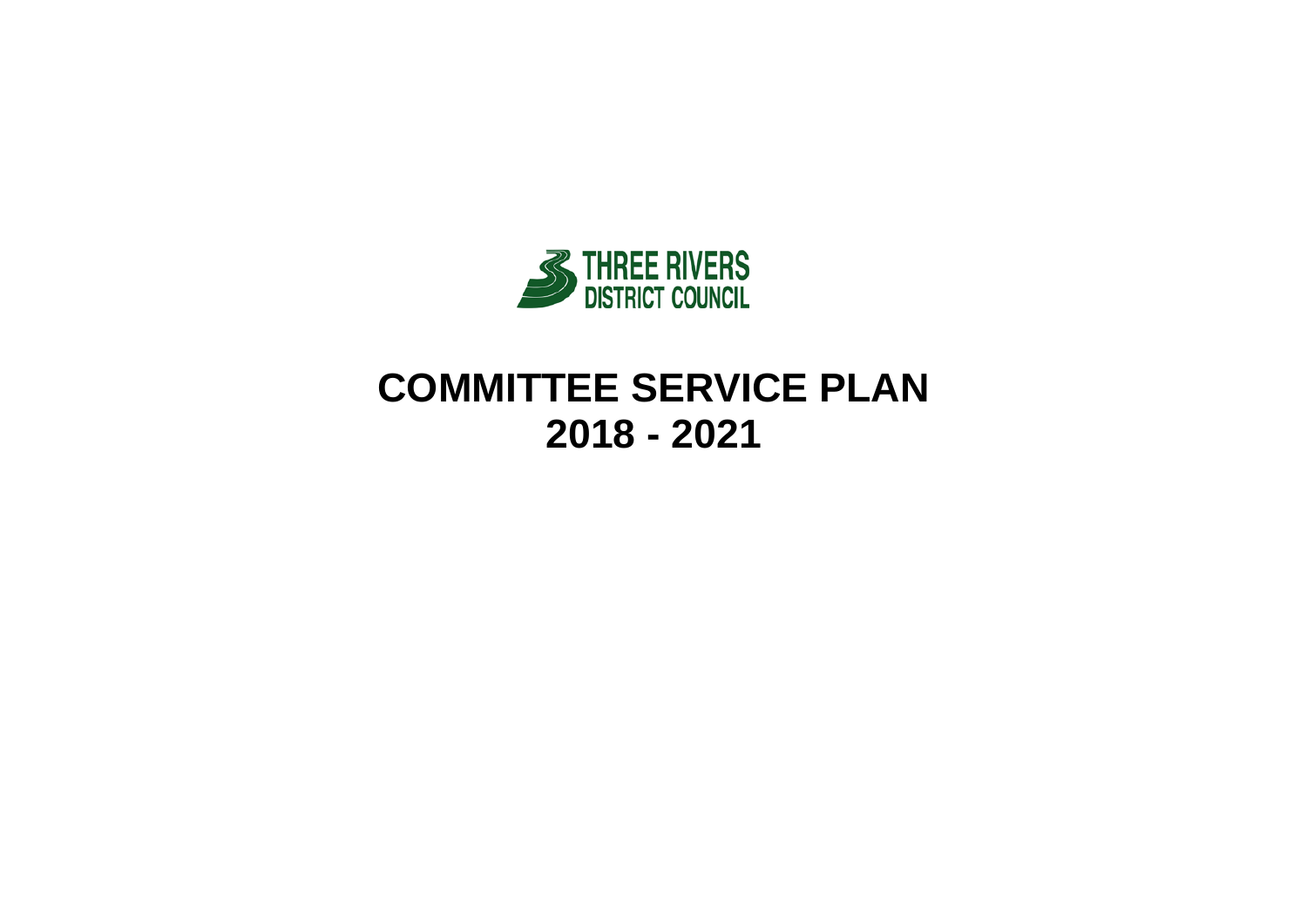### **CONTENTS**

| <b>Section</b>    |                                                              | Item | Page                     |
|-------------------|--------------------------------------------------------------|------|--------------------------|
|                   | Introduction                                                 |      | 3                        |
|                   | Inputs                                                       |      | 3                        |
| 1.1               | <b>Budgets</b>                                               |      | 3                        |
| 2                 | <b>Outputs and Outcomes</b>                                  |      | 4                        |
| 2.1<br>2.2<br>2.3 | Performance management<br>Projects<br><b>Risk Management</b> |      | 5<br>6<br>$\overline{7}$ |
|                   | <b>Version Control</b>                                       |      | 9                        |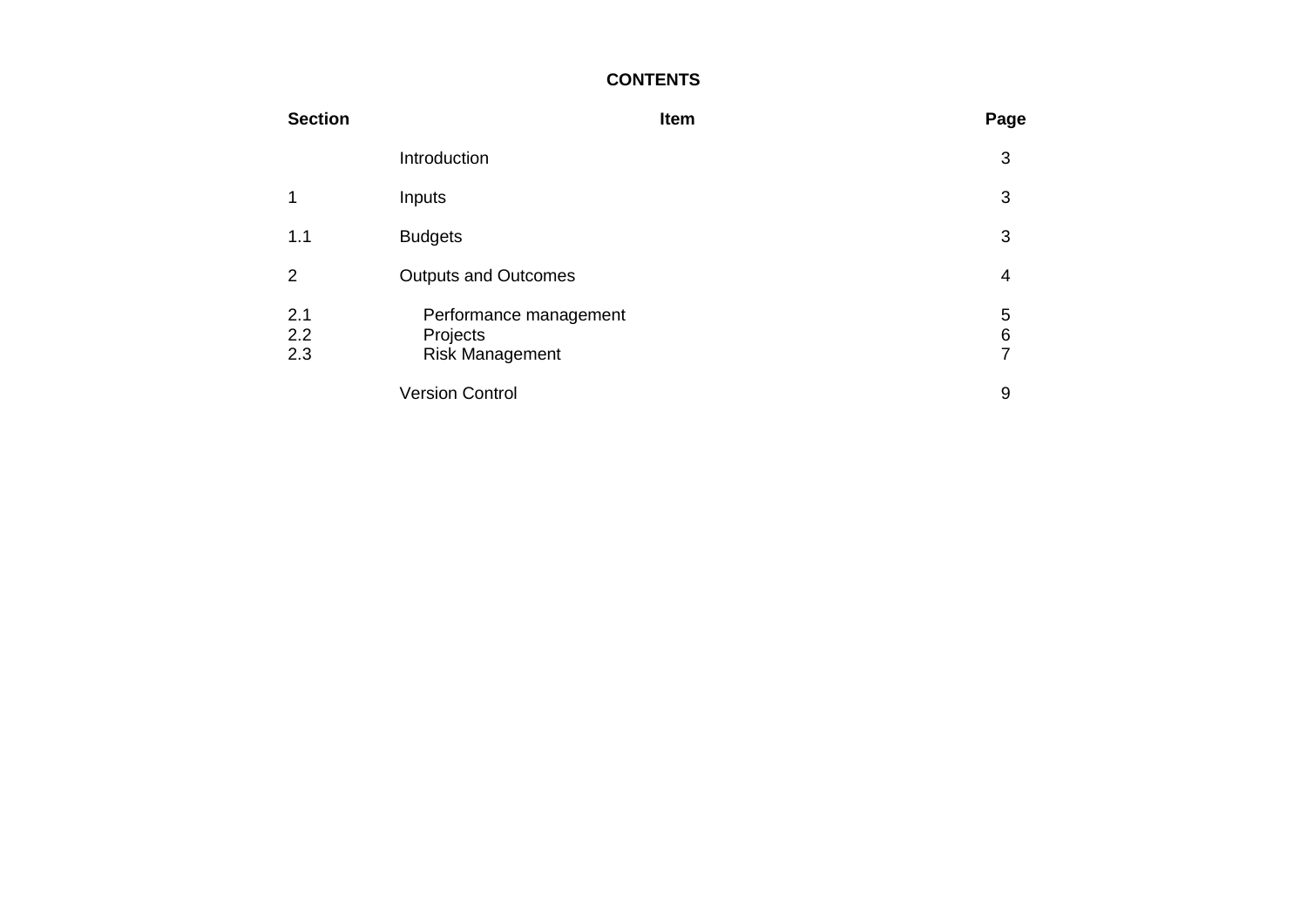### **INTRODUCTION**

The progress of this service plan will be monitored in the following ways:

- Through regular discussion at departmental management team (DMT) and Section Heads meetings and logged in the version control section of this document
- Performance indicator monitoring by the Council's Management Board on a quarterly basis
- By Committee reports twice a year (at the end of quarters two and four)

Service Plans will be formally updated on an annual basis, taking into account internal and external influences arising from monitoring arrangements throughout the year.

### **SECTION 1: INPUTS**

| $1.1$ | <b>Budgets</b> |  |  |  |  |  |
|-------|----------------|--|--|--|--|--|
|-------|----------------|--|--|--|--|--|

|                                                 | 2018/19 | 2019/20 | 2020/21 |
|-------------------------------------------------|---------|---------|---------|
|                                                 | Latest  | Latest  | Latest  |
|                                                 |         |         |         |
| Net Cost of Service (Direct cost / Income Only) | 440.400 | 445.240 | 448,100 |

[Further financial analysis can be found by using this link](http://www.threerivers.gov.uk/egcl-page/budgets-2018-21)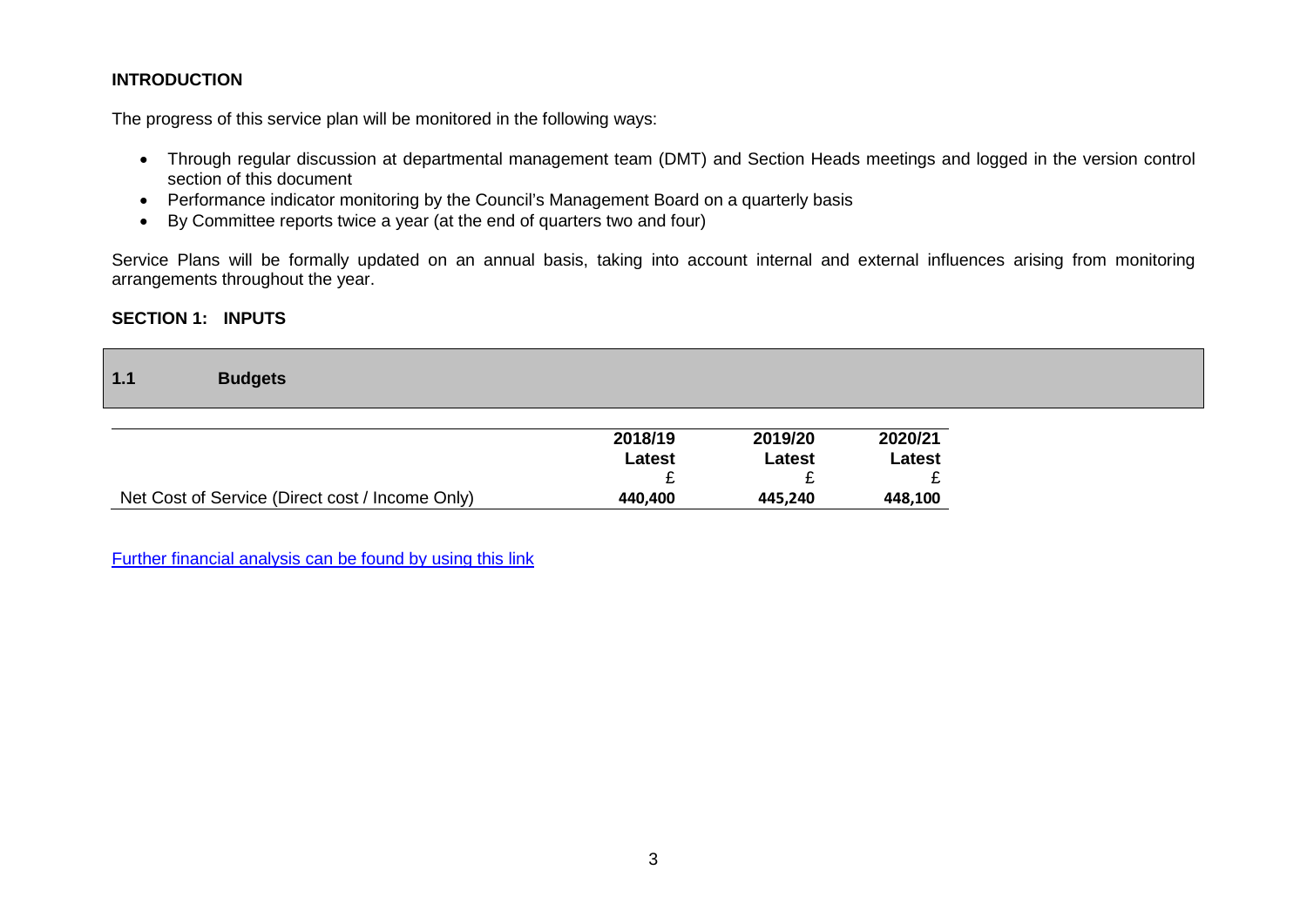### **SECTION 2: OUTPUTS AND OUTCOMES**

### **2.1 Performance management**

# **2.1.1 Contribution to the Councils' Strategic Aims and Objectives**

| <b>Strategic Plan</b><br><b>Priority theme</b> | <b>Strategic Plan objective</b><br>(inc. ref)                   | <b>Measure (including the reference)</b>                                                                                                                                                           | <b>Target</b>                                                                                                                                                                                                                                                                                                                                                                                                                            |
|------------------------------------------------|-----------------------------------------------------------------|----------------------------------------------------------------------------------------------------------------------------------------------------------------------------------------------------|------------------------------------------------------------------------------------------------------------------------------------------------------------------------------------------------------------------------------------------------------------------------------------------------------------------------------------------------------------------------------------------------------------------------------------------|
| <b>Better</b><br>Neighbourhoods                | 1.1.4 Minimise waste and<br>optimise recycling                  | We will continue to seek to reduce the<br>number of reports and agendas<br>printed. Rollout programme for IT for<br>members began in 2017. Aim is to<br>have paperless meetings in 2018/19         | Aim for a 50% reduction in the numbers of agendas<br>printed                                                                                                                                                                                                                                                                                                                                                                             |
|                                                | Our other values will be<br>measured by CP05, CO02<br>and CP46) | Public perception of satisfaction with<br>Three Rivers Council and how well<br>they (residents) feel informed about<br>public services (CP05 and CO02) and<br>perception of value for money (CP46) | Committee agendas published within statutory<br>deadlines and in accordance with the Councils<br>constitution and procedures -<br>Minutes drafted and circulated within timescales to<br>enable Council decisions to be enacted<br>Services monitored by community services. PI<br>dealing with speed of response in dealing with<br>enquiries from the public about processes and<br>procedures relating to planning committee meetings |
|                                                |                                                                 | Produce annual training programme<br>for Councillors based on assessment<br>of training needs.<br>Survey new members on<br>effectiveness of induction training<br>monitor customer satisfaction    | Training plan to be presented to P&R Committee in<br>July each year<br>Evaluation of training to be undertaken for every<br>course provided aiming for an overall result of good                                                                                                                                                                                                                                                         |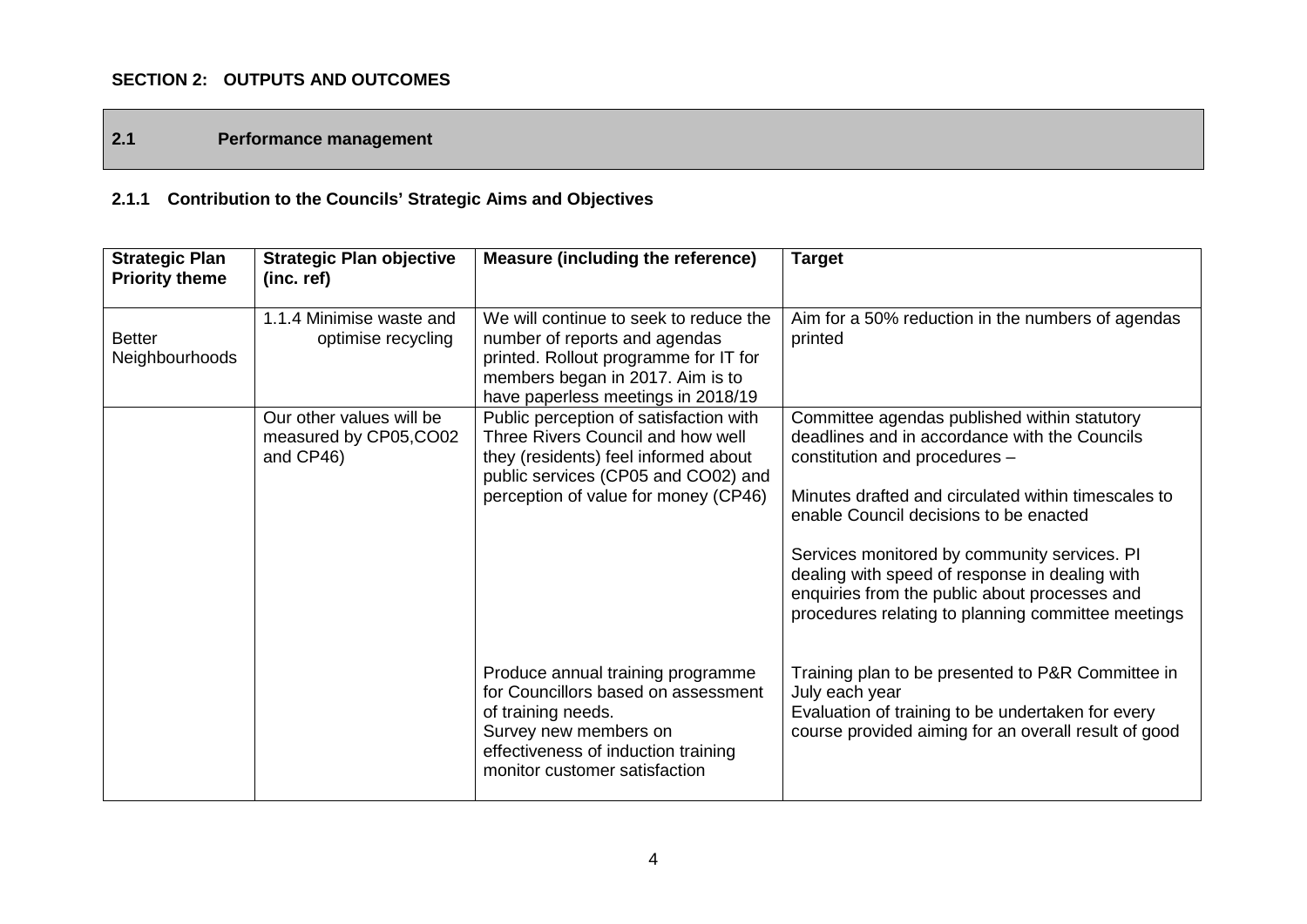### **2.1.2 Performance indicators**

#### [See Data Quality Strategy for further details](http://intranet.threerivers.gov.uk/Default.aspx/Web/FinancialandPerformanceManagement)

Performance indicators are used to aid the decision making process as well as assess the efficiency and effectiveness of service delivery. The data that we use must be accurate, reliable and timely. To meet these requirements we have adopted the Audit Commission's Standards for Better Data Quality. Further details of the Council's commitment to data quality can be found in the Strategic Plan.

| Ref              | <b>Description</b>                                                                                                                                                                        | 2016/17<br><b>Actual</b> | 2017/18<br><b>Target</b> | 2018/19<br><b>Target</b> | 2019/20<br><b>Target</b> | 2020/21<br><b>Target</b> |
|------------------|-------------------------------------------------------------------------------------------------------------------------------------------------------------------------------------------|--------------------------|--------------------------|--------------------------|--------------------------|--------------------------|
|                  |                                                                                                                                                                                           |                          | (Current year)           | (Next year)              |                          |                          |
| CM <sub>02</sub> | % of Full responses made within 2 working days to<br>enquiries received on all process and procedures<br>relating to a meeting of the Planning Committee                                  | 95                       | 95                       | 96                       | 96                       | 96                       |
| CM <sub>01</sub> | % of minutes/decisions completed by Committee Services<br>within 2 working days of the meeting to be circulated to officers<br>for review (excluding Full Council and Planning Committee) | 95                       | 85                       | 90                       | 90                       | 95                       |
|                  |                                                                                                                                                                                           |                          |                          |                          |                          |                          |
|                  |                                                                                                                                                                                           |                          |                          |                          |                          |                          |

The Principal Committee Manager is responsible for the source data, data entry and checking the data. The purpose of collating this data is to ensure that our services improve.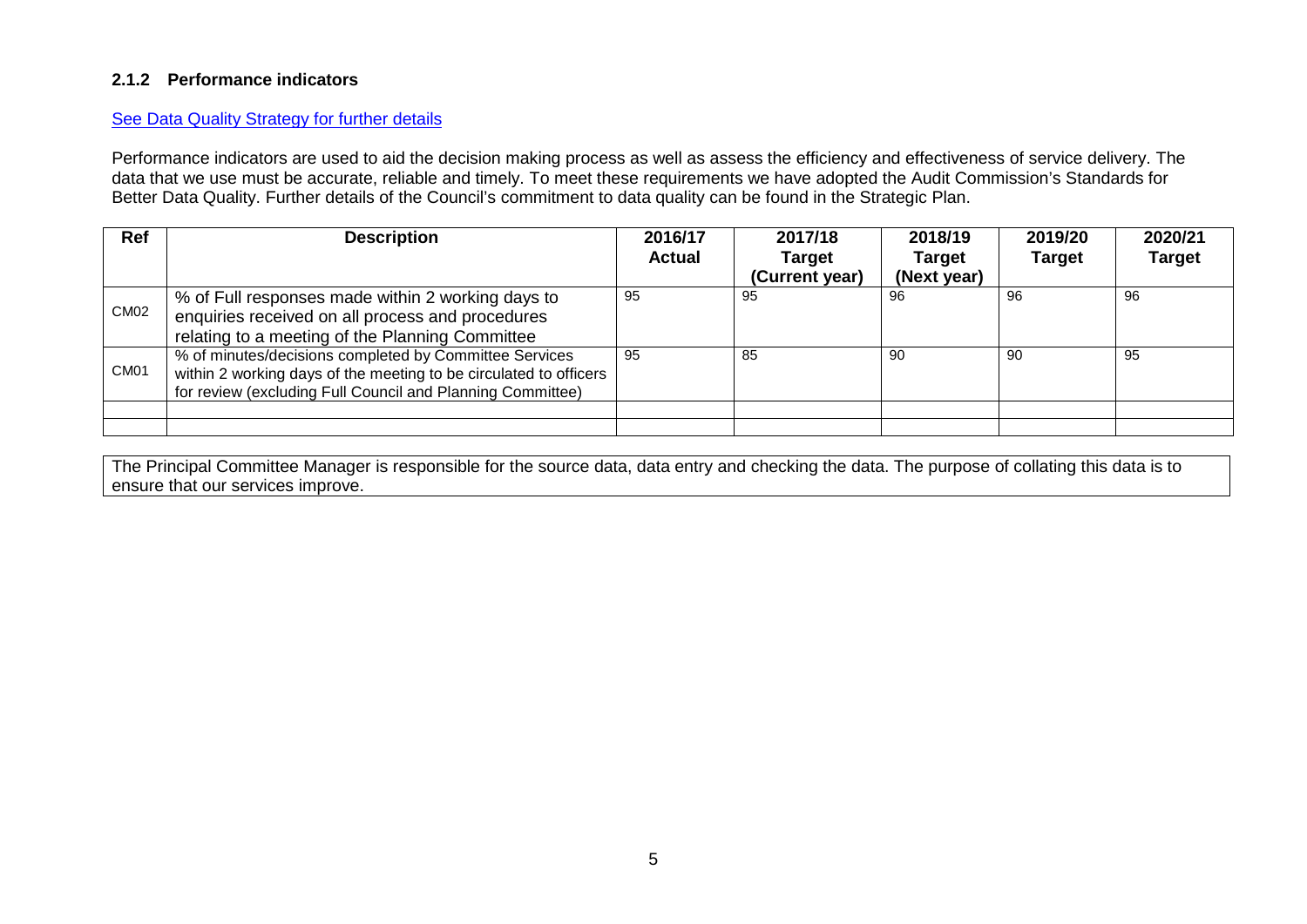## **2.2 Projects**

|                      | <b>Project timescales</b> |         |         |         |
|----------------------|---------------------------|---------|---------|---------|
| <b>Project title</b> | <b>Proposed outcome</b>   | 2017/18 | 2018/19 | 2019/20 |
|                      |                           |         |         |         |
|                      |                           |         |         |         |
|                      |                           |         |         |         |
|                      |                           |         |         |         |
|                      |                           |         |         |         |
|                      |                           |         |         |         |
|                      |                           |         |         |         |
|                      |                           |         |         |         |
|                      |                           |         |         |         |
|                      |                           |         |         |         |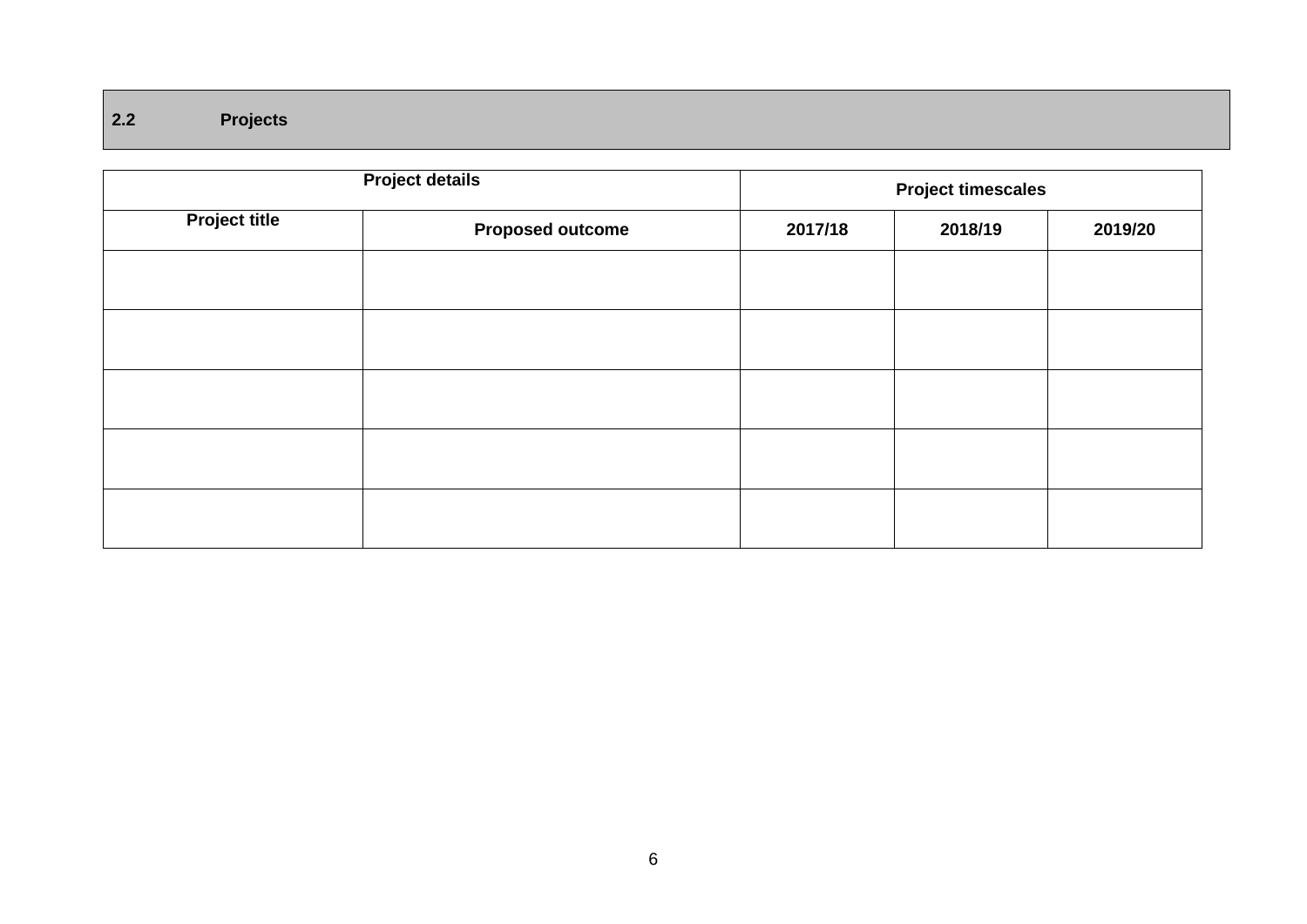## **2.3 Risk Management**

### **RISK REGISTER**

|                | Service Plan: Committee Services 2017-2020        |                           |                |                |                                   |                            |           |  |  |
|----------------|---------------------------------------------------|---------------------------|----------------|----------------|-----------------------------------|----------------------------|-----------|--|--|
|                | <b>Risk</b>                                       | Impact                    | Impact         | Likelihood     | <b>Reason for Assessment</b>      |                            |           |  |  |
| <b>Risk</b>    |                                                   |                           | Classification | Classification |                                   |                            |           |  |  |
| Ref            | <b>Brief Description - Title</b>                  | See Impact Table          | See Impact     | See Likelihood | Use this box to describe how the  |                            |           |  |  |
|                | of Risk                                           |                           | Table          | Table          | score has been derived            |                            |           |  |  |
|                | a) Common Risks - shared across the whole section |                           |                |                |                                   |                            |           |  |  |
|                | Insufficient staff                                | Service Disruption        | Ш.             |                | Reciprocal arrangements with      | <b>Requires Treatment</b>  | <b>No</b> |  |  |
|                |                                                   | <b>Financial Loss</b>     | Ш              |                | other Herts authorities to share  | <b>Last Review Date</b>    | 11/10/17  |  |  |
|                |                                                   | Reputation                | Ш              | D              | services and staff, use of agency | <b>Next Milestone Date</b> | 01/03/18  |  |  |
|                |                                                   | Legal Implications        | $\sim$         |                | staff                             | <b>Next Review Date</b>    | 01/09/18  |  |  |
|                |                                                   | People                    | Ш              |                |                                   | Date Closed                |           |  |  |
|                |                                                   |                           |                |                |                                   |                            |           |  |  |
| $\overline{2}$ | Total failure of ICT                              | Service Disruption        | III            |                | Assessment based on assumed       | <b>Requires Treatment</b>  | Yes       |  |  |
|                | systems                                           | <b>Financial Loss</b>     |                | D              | effective recovery arrangements   | <b>Last Review Date</b>    | 11/10/17  |  |  |
|                |                                                   | Reputation                | II.            |                | in Business Continuity Plan       | <b>Next Milestone Date</b> | 01/03/18  |  |  |
|                |                                                   | <b>Legal Implications</b> |                |                |                                   | <b>Next Review Date</b>    | 01/09/18  |  |  |
|                |                                                   | People                    | III            |                |                                   | Date Closed                |           |  |  |
|                |                                                   |                           |                |                |                                   |                            |           |  |  |
| 3              | Loss of                                           | <b>Service Disruption</b> | Ш              |                | Assessment based on assumed       | <b>Requires Treatment</b>  | Yes       |  |  |
|                | accommodation                                     | <b>Financial Loss</b>     |                | E              | effective recovery arrangements   | <b>Last Review Date</b>    | 11/10/17  |  |  |
|                |                                                   | Reputation                | Ш              |                | in Business Continuity Plan       | <b>Next Milestone Date</b> | 01/03/18  |  |  |
|                |                                                   | Legal Implications        |                |                | Remote working possible for a     | <b>Next Review Date</b>    | 01/09/18  |  |  |
|                |                                                   | People                    | III            |                | short period                      | Date Closed                |           |  |  |
|                |                                                   |                           |                |                |                                   |                            |           |  |  |
|                |                                                   |                           |                |                |                                   |                            |           |  |  |
| 4              | <b>Fraudulent Activity</b>                        | Service Disruption        |                |                | No money held in the section.     | <b>Requires Treatment</b>  | Yes       |  |  |
|                |                                                   | <b>Financial Loss</b>     | $\mathbf{I}$   | $\mathsf E$    | Audit checks of mileage and       | <b>Last Review Date</b>    | 11/10/17  |  |  |
|                |                                                   | Reputation                | $\mathbf{III}$ |                | subsistence claims                | <b>Next Milestone Date</b> | 01/03/18  |  |  |
|                |                                                   | Legal Implications        | $\mathbf{I}$   |                |                                   | <b>Next Review Date</b>    | 01/09/18  |  |  |
|                |                                                   | People                    |                |                |                                   | Date Closed                |           |  |  |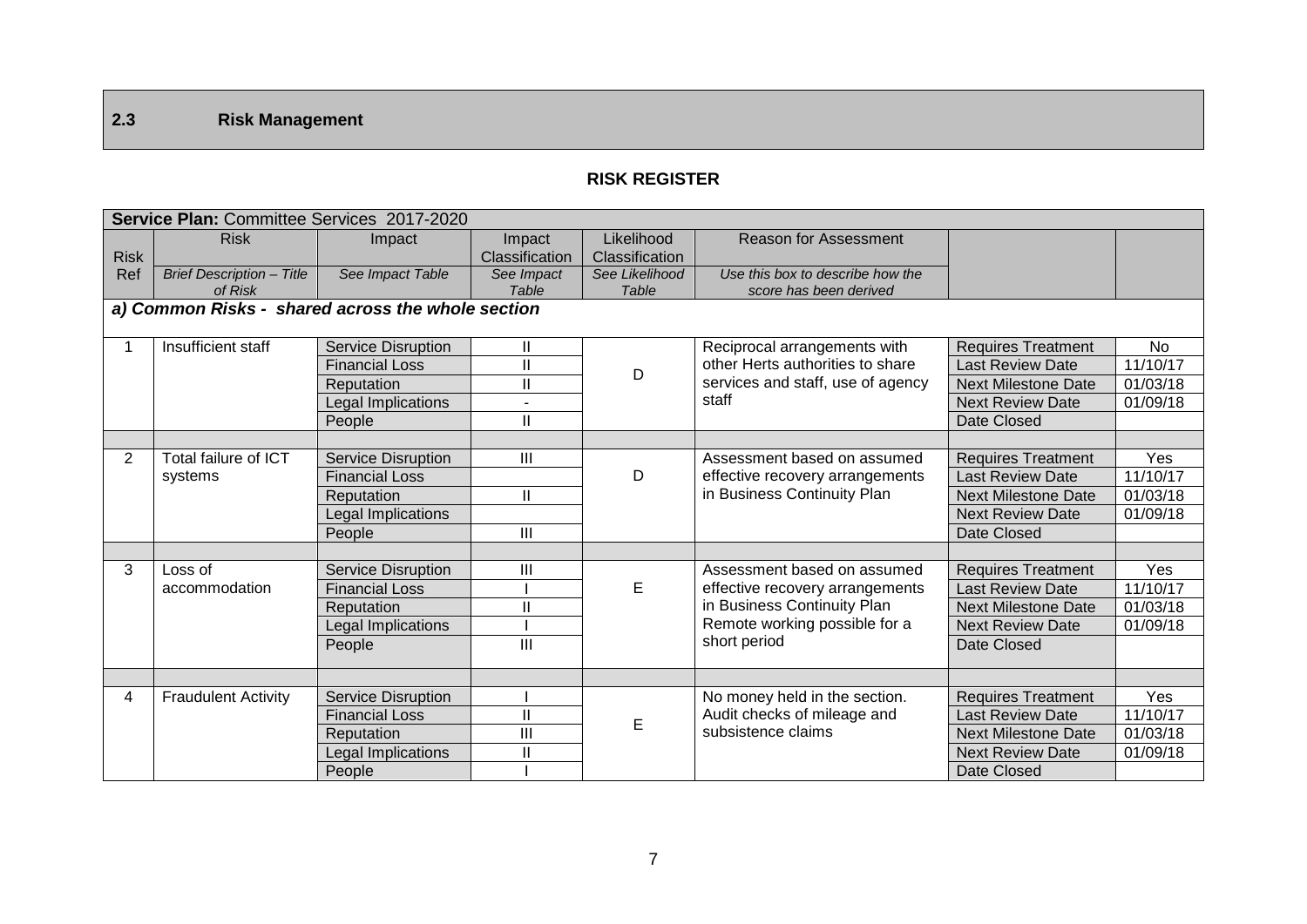|         |             |  | Impact   |  |                    |                   |
|---------|-------------|--|----------|--|--------------------|-------------------|
|         |             |  |          |  |                    | $F = \leq 2\%$    |
| Likelih | -           |  |          |  | $I = Negligible$   | $E = 3\% - 24\%$  |
|         | F<br>ட      |  | ົ<br>. 4 |  | $II = Marginal$    | $D = 25\% - 49\%$ |
| g<br>o  | D           |  |          |  | III = Significant  | $C = 50\% - 74\%$ |
|         | $\sim$<br>ັ |  |          |  | $IV = Critical$    | $B = 75\% - 97\%$ |
|         | B           |  |          |  | $V =$ Catastrophic | $A = 298%$        |
|         | A           |  |          |  | Impact             | Likelihood        |